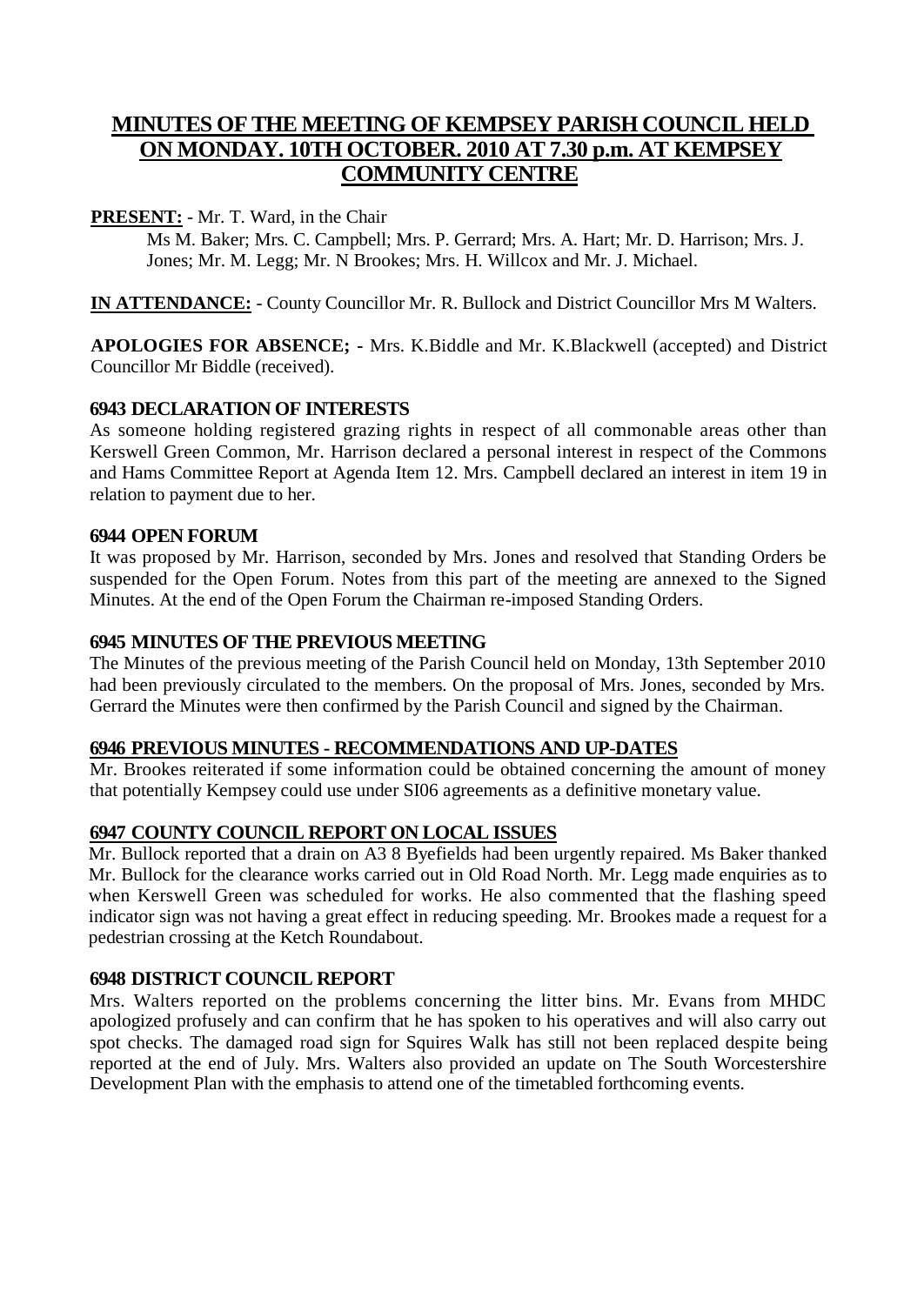### **6949 CORRESPONDENCE**

All correspondence, both for report and for information had been made available for inspection by Parish Council Members between 7.00 p.m. and 7.30 p.m.

- (a) WCC Public Rights of Way Footpath 615 Trying to establish who is the land owner
- (b) WCC Waste Core Strategy Chairman to complete questionnaire.
- (c) West Mercia Police Authority Introduction For Information
- (d) Natural England Higher Level Stewardship Claim Form has been submitted
- (e) Kempsey Post Office Leader Funding Audit process on track with return.
- (f) WCC Report of drain A3 8 Byefields Thank you to County Councillor Mr. Bullock
- (g) Kissing Gate at Lower Ham The handle to the left hand bridle gate to be changed. The metal access gate is the responsibility of the landowner.
- (h) WCC Post Office Lane Road Closure Chair has posted this information onto the website.

#### **6950 ENVIRONMENT COMMITTEE**

Ms Baker reported problems with litter at the Talbot car park, appealing to parents and children who use the car park during term time to take special care in disposing of litter. Two estimates were received in respect of the repairs to the bench and bridge at the Rocky. On the proposal of Ms Baker, seconded by Mrs. Gerrard the Parish Council resolved to accept the lower estimate from Simon Davis for £180.00 (to include painting the hand rail by the Lychgate). Two estimates were also received in respect of Clearance Works to the Rocky. It was proposed by Ms Baker, seconded by Mrs. Hart and unanimously agreed that the Parish Council should accept the lower quotation from Wild Contracts for the £180.00. Mr. Harrison highlighted that strimming works to the Rocky should be carried out at the beginning of August in future, before the Himalayan Balsam seeds in order to save both time and costs.

#### **6951 PLANNING REPORT.**

#### **To Discuss proposed provisions of a Pharmacy in Kempsey**

There were serious concerns about the impact on the surgery of a proposal to establish a pharmacy in Kempsey and the Parish Council is to make known to the Primary Care Trust its concerns that nothing should be permitted to endanger the continued existence of the surgery.

Comments made under delegated powers in respect of the following applications :-

**Application Ref:** 10/000045/CM

**Proposal:** To use a parcel of land adjacent to Astons Coaches at Clerkenleap, Broomhall,

Worcester, WR5 3HR for the storage of road planning's and ancilliary highway materials.

**Location:** Clerkenleap, Bath Road, Broomhall, Worcester, WR5 3HR

**Response:** Kempsey Parish Council strongly objects to the above application on the following grounds:

- 1. The records show that the general site was treated as an 'exception site' in order to achieve the movement of a commercial operation (Astons Coaches) from the centre of Kempsey village. Since then there have been successive applications to develop the site as the coach/travel business has grown.
- 2. It is not apparent that the proposed development is in any way connected with or relevant to the operation of the existing business.
- 3. There is no apparent benefit by way of additional local employment.
- 4. The Parish Council is not convinced (and no calculations are given) that the proposed site is large enough for the proposed volume of material to be deposited there.
- 5. It is not clear how the perimeter of the area will be fenced: we believe that the fencing should not permit any spillage of material on to adjacent land.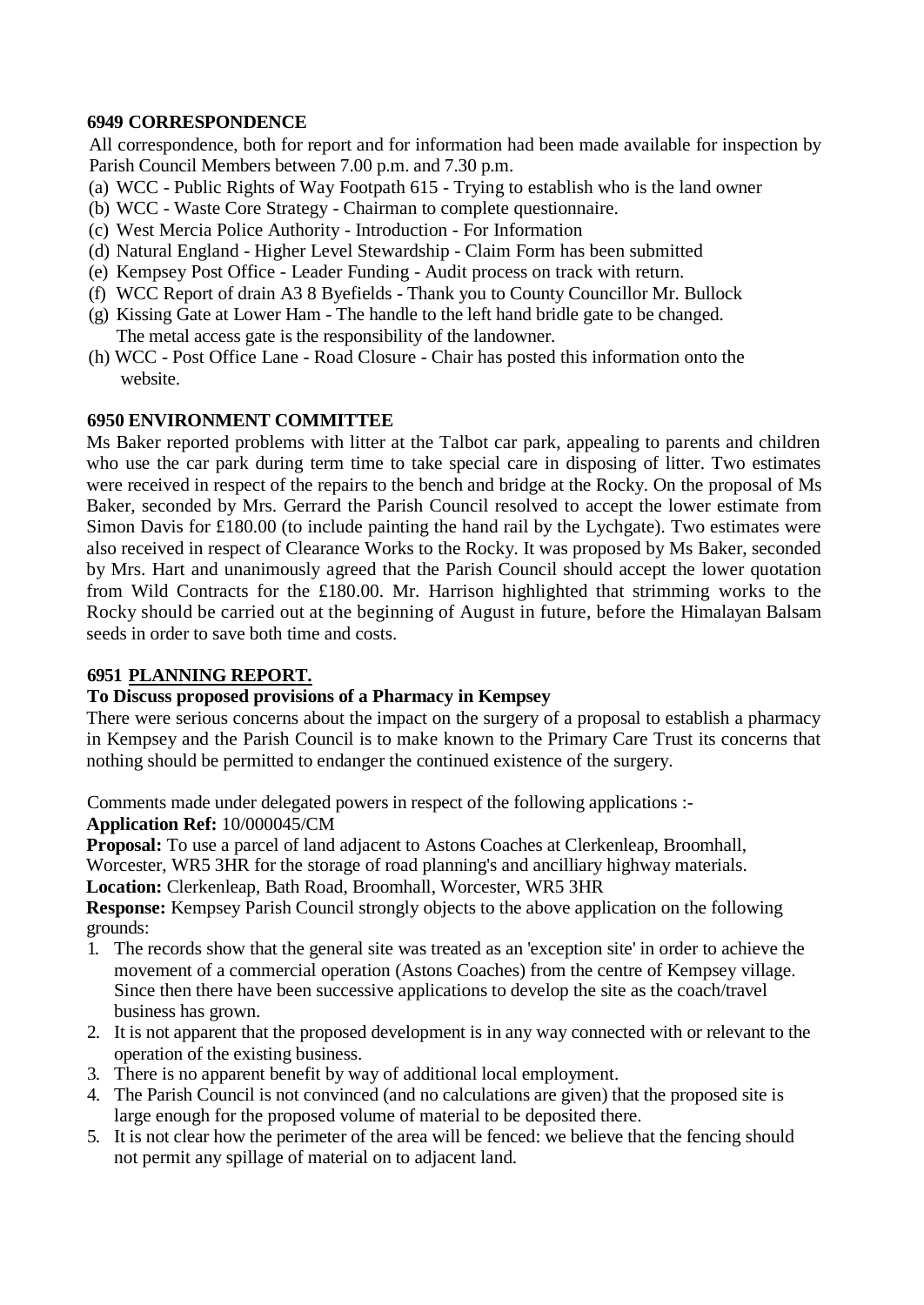- 6. We are concerned that water run-off to adjacent green space may lead to contamination (we do not know whether road planning contains toxic or pollutant elements).
- 7. We are concerned that albeit spasmodically, there will be additional numbers of heavily laden vehicles entering and leaving the site to join the A3 8 in close proximity to the Peugeot main dealer, Watts motor repair business, DVLA offices and BP service station - all close to a congested roundabout and the junction with Taylors Lane. (ad hoc observations of road works seem to indicate lorries laden with planning arrive/leave working sites at intervals of a few minutes)
- 8. No vehicles or handling material should be permitted to stay on site at night, and the site should not be lit at night outside the hours permitted for the neighbouring businesses.

Planning Application No: 10/01122/HOU

Proposal: Demolition of existing single storey garage and replacement with two storey double garage.

Location: 84 Main Road, Kempsey, Worcestershire, WR5 3JY

Response: The Parish Council had no basic objections to the proposed extension, but queries if the proposal conforms to guidelines concerning roof lines and has concerns as to whether the sewage system in the immediate area which suffers blockages has adequate capacity.

Planning Application No: 10/01059/HOU

Proposal: Demolition of existing extension and construction of two storey side extension, two storey rear extension and replacement porch.

Location: St.Catherines Farm, (Formerly Malvern View), Stonehall Common, Kempsey, WR5 3QQ

Response: The Parish Council had no additional comments to make.

For Information:-

Planning Application No: 10/00940/HOU Proposal: Porch Extension Location: 14 Squires Walk, Kempsey WR5 3 JB Planning Permission Granted

Planning Application No: 10/00961/HOU Proposal: Conversion of outbuilding (workshop/garage) to create ancillary accommodation Location: 14 Squires Walk, Kempsey WR5 3JB Planning Permission Refused

Planning Application No: 10/00303/CCO Proposal: Approval of details reserved by condition - conditions 2, 3,4,5,6 & 8 of planning permission 09/01151/FUL Location: Huntsman Inn, Green Street, Kempsey, WR5 3QB Approval of Details Submitted to Comply with Conditions

Planning Application No: 10/01061/CPU

Proposal: Application for a lawful Development Certificate for a Proposed Development - single storey rear extension, insertion of rooflights, sun tubes and solar panels. Location: 14 Squires Walk, Kempsey WR5 3JB Approval of Certificate of Lawfulness of Proposed Use or Development.

#### 6952 COMMONS AND HAMS COMMITTEE REPORT

Mr. Harrison had previously declared a personal interest in this report. The Committee Chairman Mr. Michael provided an update. Two estimates have been received for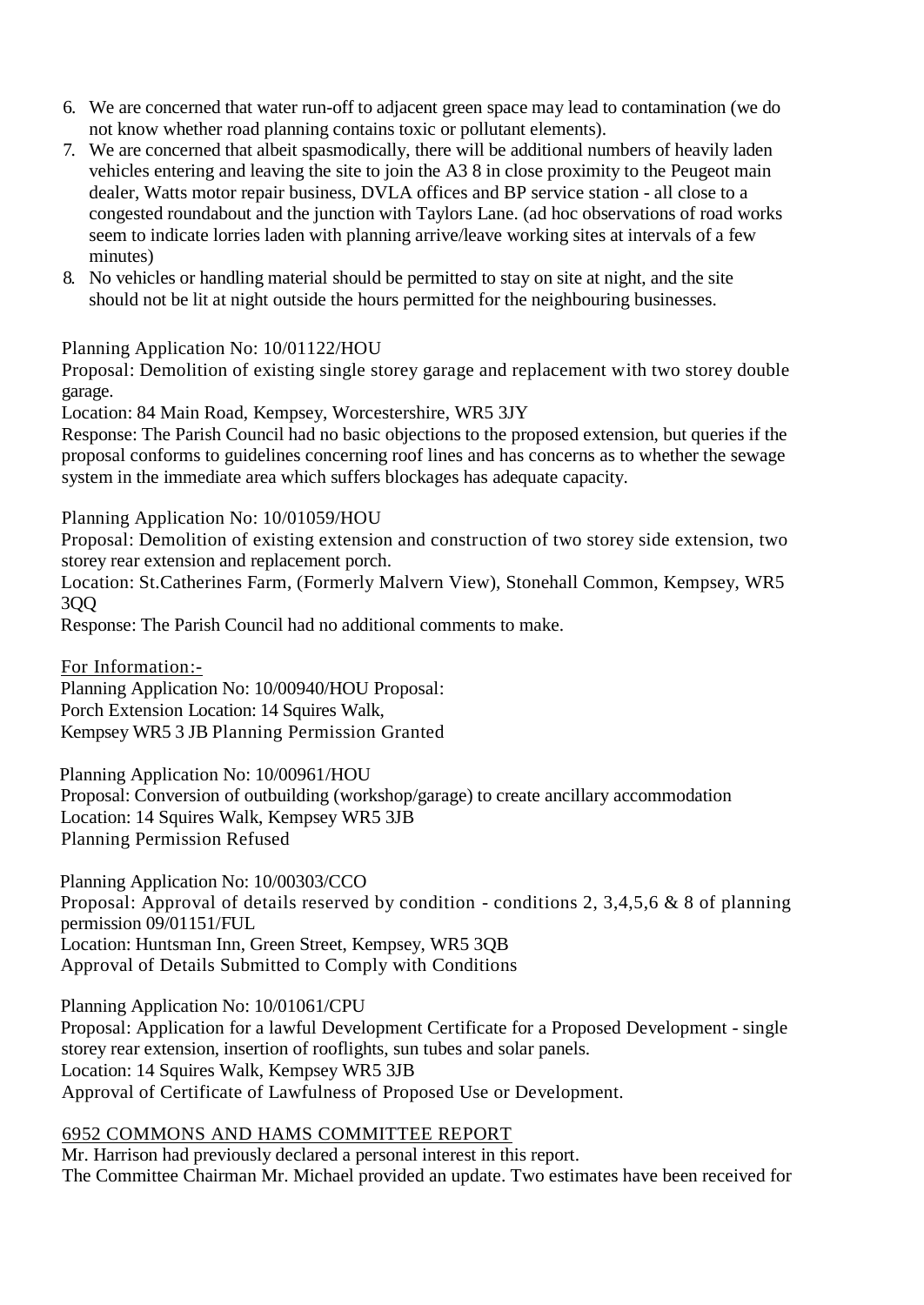ditching and remedial works at Normoor Common and Kerswell Green with a third one expected. Once in receipt of the third quotation, Mr. Michael requested that, as he had made a commitment for the works to commence with immediate effect, proposed to accept the lower of the three quotations. This was seconded by Mrs. Gerrard with a majority in agreement. Mr. Legg reported that the Highway Agency was carrying out an assessment and works to resurrect the milestone. The bus timetable needs securing. A suggestion was made to secure the bus timetable onto the brick wall of the bus shelter on the Main Road.

# **6953 RECREATION COMMITTEE REPORT**

Mrs. Campbell, the Committee Co-Chairman reported there was no further news to report in respect of the Playbuilder grant. A meeting will be arranged for people to see what is envisaged for the wider proposals for new play equipment at the playing field. Numerous projects to improve a ' range of play facilities were approved.

1. On receiving three quotations to supply and install safety matting to Kempsey Playing Fields it was proposed by Mrs. Campbell to accept the quotation for £5525.00 plus VAT

from MattaProducts. This was seconded by Mr. Brookes with all members in favour to accept.

2. Three quotes were also received for supplying and installing new play equipment at Plovers Rise Play Area. It was proposed by Mrs. Campbell to accept the lowest from Wicksteed Leisure for £2225.00. This was seconded by Mrs. Jones with a majority agreement.

3. Mrs. Campbell also proposed to accept a quotation from Jim'll Fix It for £365.00 to rub down and paint some existing play equipment at Plovers Rise. This was seconded by Mr. Harrison with all members in agreement.

4. Mrs. Campbell also proposed Wicksteed Leisure supply the paint that Jim'll Fix It will use to undertake works, as stated above. This was seconded by Mrs. Willcox with all members in agreement to accept.

5. Finally, Mrs. Campbell proposed the replacement of the cradle swing and chains at a cost of £205.20. This was seconded by Mrs. Gerrard with all members agreeing in favour.

Repairs to the roof at the Sports Pavillion have been completed. Fencing has also been replaced at the Pavillion area.

# 6954 **COMMUNITY CENTRE COMMITTEE REPORT**

Emergency repairs to an upstairs floor in the Nursery have been completed at a cost of £415.00 and the accident damage to the Hair Gallery has now been made good. New ceiling panels and insulation have been fitted in Room 1 in addition to double glazing, making the room quieter and hopefully more fuel efficient. Estimates are being sought for redecorating this room. The central heating timers to the Community Centre and the Hair Gallery are in the process of being replaced. Mr. Ward proposed that repairs to the damaged toilet window at a cost of £50.36 be carried out with an attempt to recover the cost from the vandals. This was seconded by Mrs. Jones with all members agreeing in favour. Usage of the Community Centre needs to be considered when considering the precept for 2011/12.

# 6955 **PARISH COUNCIL CHAIRMAN'S MONTHLY UPDATE**

We thank Seabourne for ensuring the safe delivery of the steel building to house the proposed Post Office on site. The Post Office application process is underway.

A wreath from the Parish Council has been ordered to mark our respects for Remembrance Sunday on  $14<sup>th</sup>$  November 2010.

PACT is organizing a litter pick on  $7<sup>th</sup>$  November 2010 at 2pm meeting at the Village Hall.

BT's plans to rollout super fast broadband across the country seem to be likely to favour those areas that show greatest interest. We therefore urge everyone to vote on-line at

www.racetoinfinitv.bt.com in order that Kempsey doesn't miss out on this opportunity.